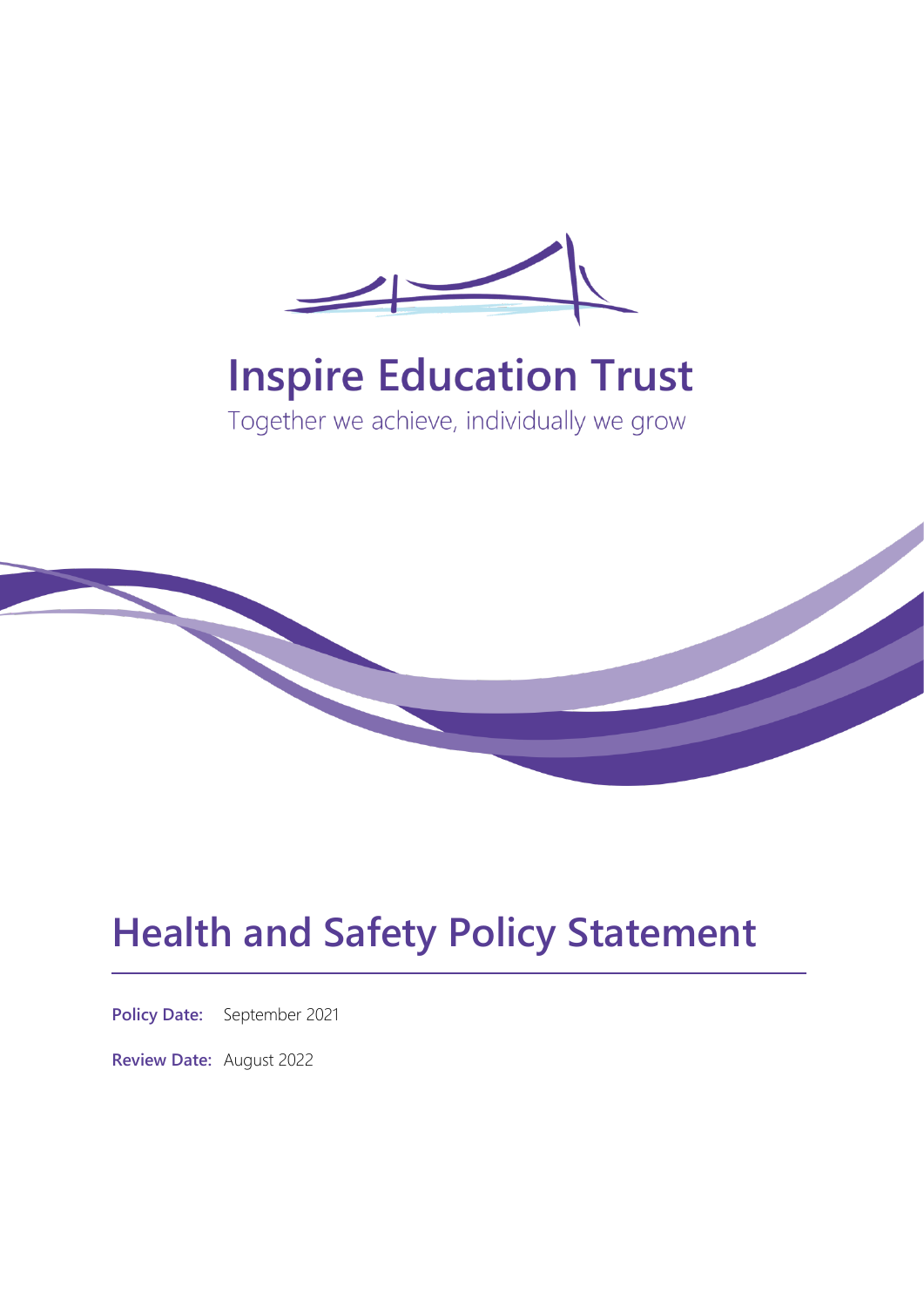## **Document History**

| Version | <b>Status</b> | Date    | Author                             | <b>Summary Changes</b> |
|---------|---------------|---------|------------------------------------|------------------------|
| V1      |               | Sept 21 | Clive<br>Billington/Ben<br>Tranter |                        |
|         |               |         |                                    |                        |
|         |               |         |                                    |                        |

Page 2 of 5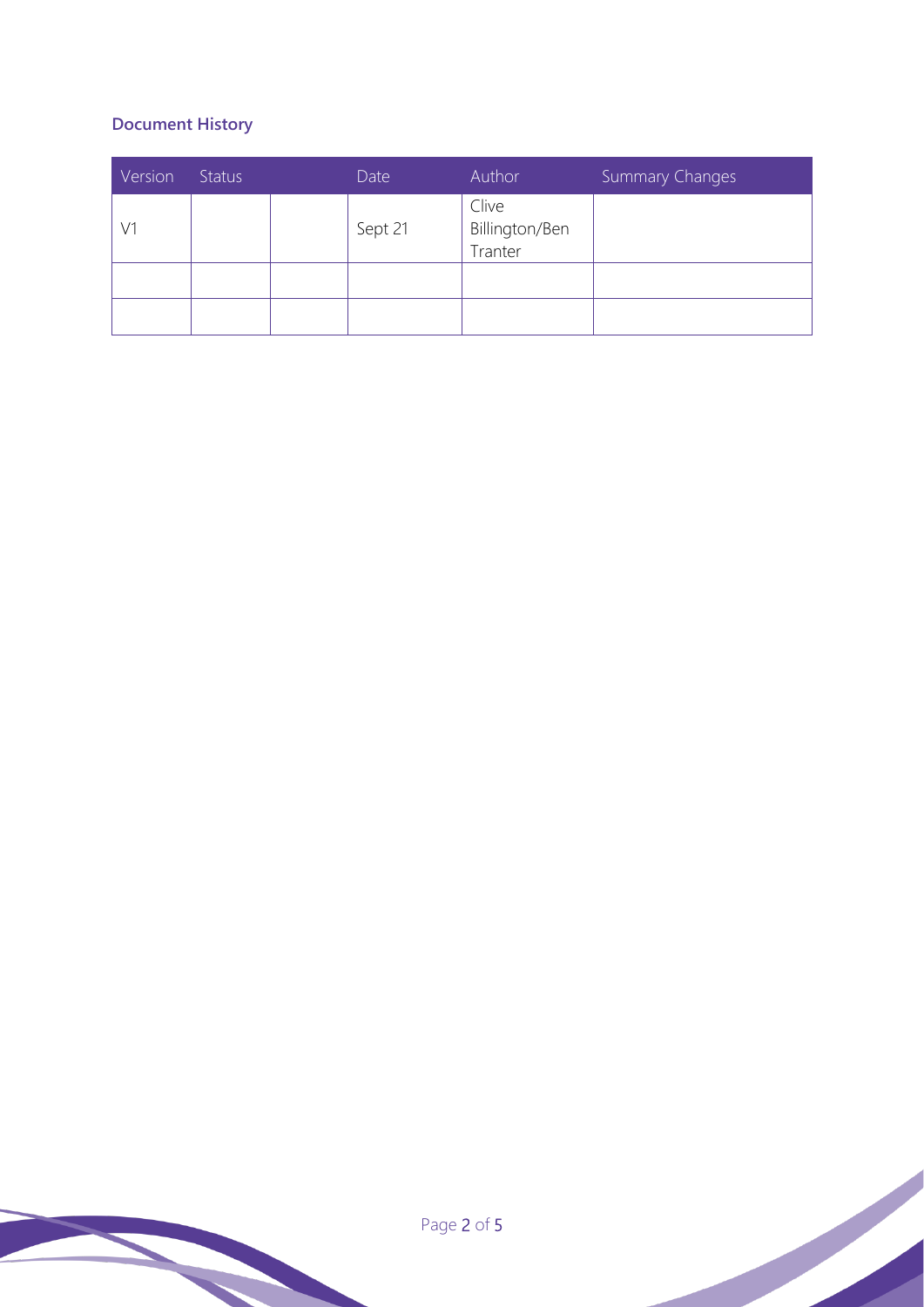## **Trust Policy Statement**

Inspire Education Trust ("the MAT") recognises the importance of effective occupational health and safety management and is committed to managing occupational health, safety, welfare and wellbeing with equal importance as our other core business aims and objectives. This Policy provides a practical framework for the compliance and implementation of The Health and Safety at Work etc. Act 1974 and all other relevant health and safety legislation within the multi-academy trust (MAT).

The MAT recognises and accepts its responsibilities and duties as the employer to conduct its operations in a manner which protects the health, safety and welfare of employees, pupils/students and other non-employees (such as visitors, volunteers, contractors, and members of the public) so far as is reasonably practicable.

The MAT will endeavour to prevent occupational accidents, incidents and cases of work-related ill health; and will promote and implement safe systems of work, a safe and healthy working and learning environment for all staff, pupils and all other stakeholders that may be affected by its activities. This will enable the MAT to develop a positive health and safety culture through the implementation of the following objectives:

- providing strong and visible leadership and management and involving employees;
- having an occupational health and safety management system which sets clear health and safety standards and roles and responsibilities;
- identifying significant risks to health and safety as part of our risk assessment process, and implementing adequate measures to prevent, reduce, or protect against those risks;
- promoting the principles of sensible and proportionate risk management;
- having a competent workforce through the provision of information, instruction, training and supervision;
- including health and safety requirements/responsibilities into contract conditions which will be enforced by the school governing bodies, senior leadership teams and other supervising staff members;
- requiring staff to exercise due care and attention, and observe safe working methods, including those inherent in their professional craft or training.
- effectively communicating, consulting, cooperating with employees and board members on all relevant health and safety matters;
- providing a safe and healthy place to work and learn;
- providing access to competent health and safety advice, guidance and support;
- requiring our contractors to co-operate with us;
- ensuring resources are available to ensure the successful management and implementation of health, safety and wellbeing; and
- making continuous improvements in health and safety performance

To achieve our aim and objectives the MAT has adopted the Health and Safety Executive's (HSE) "Managing for Health and Safety" HSG65 as our management system.

This statement of Policy will be kept under review and any amendments made to it will be brought to the notice of all employees. A MAT Health and Safety Statement of Intent will be endorsed by each Headteacher for their school.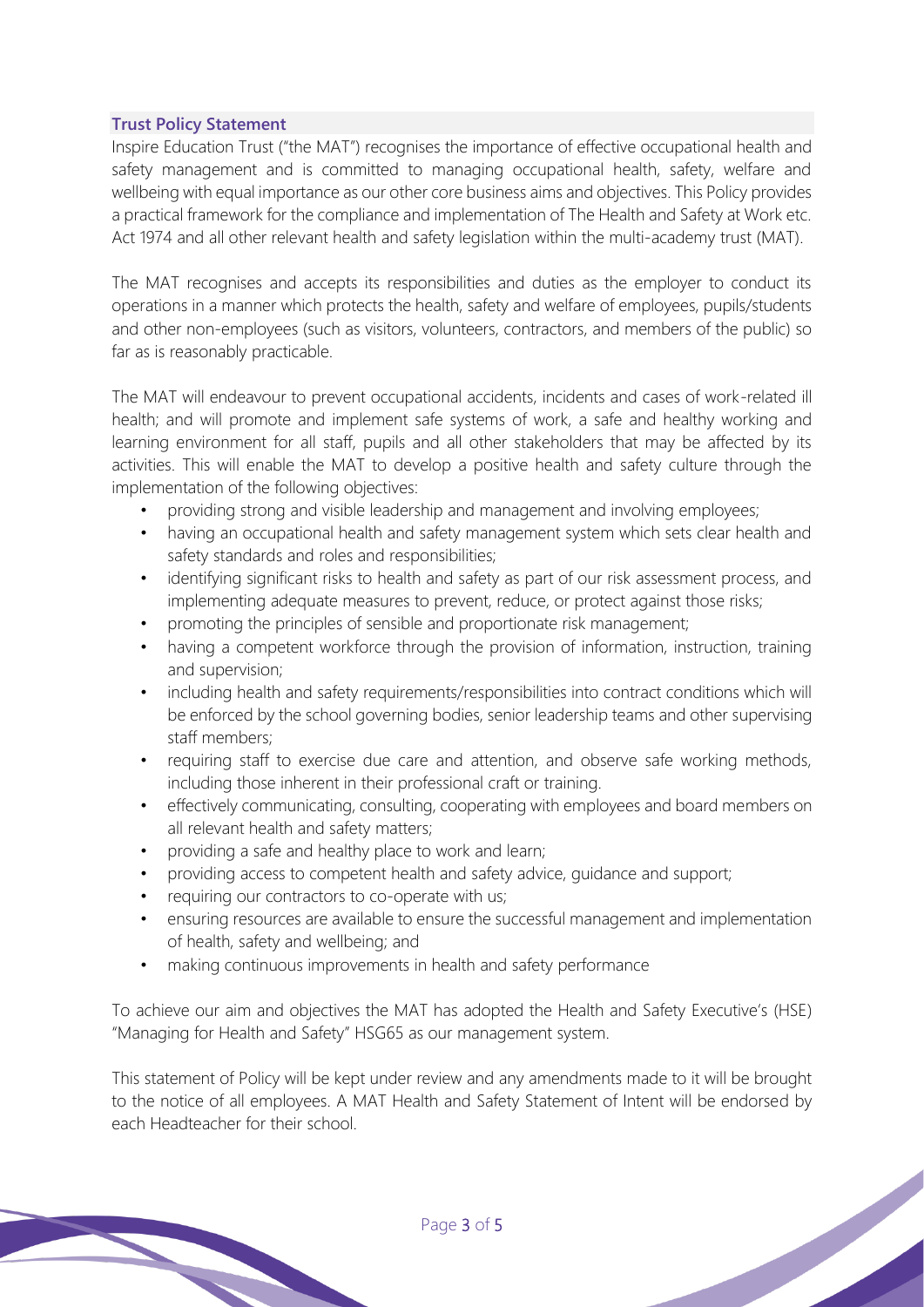It is a requirement of the MAT that this policy is implemented, ensuring the "Organisation" and "Arrangements" sections of the Health and Safety Policy document are understood and followed by all staff, directors, governors and other relevant persons within the Trust schools or working on behalf of the MAT.

The Inspire Education Trust will ensure that we have access to competent technical advice on health and safety matters to assist us in meeting our objectives; we will do this by engaging a competent health and safety advisor or consultancy and where necessary seeking specialist, technical advice from external competent persons, such as CLEAPSS.

Copies of the policy will be issued to all staff, governors, directors and members, and will be available from each school administration with the master copy held by the MAT Head of Operations on behalf of the Chair of the Board and Chief Executive Officer.